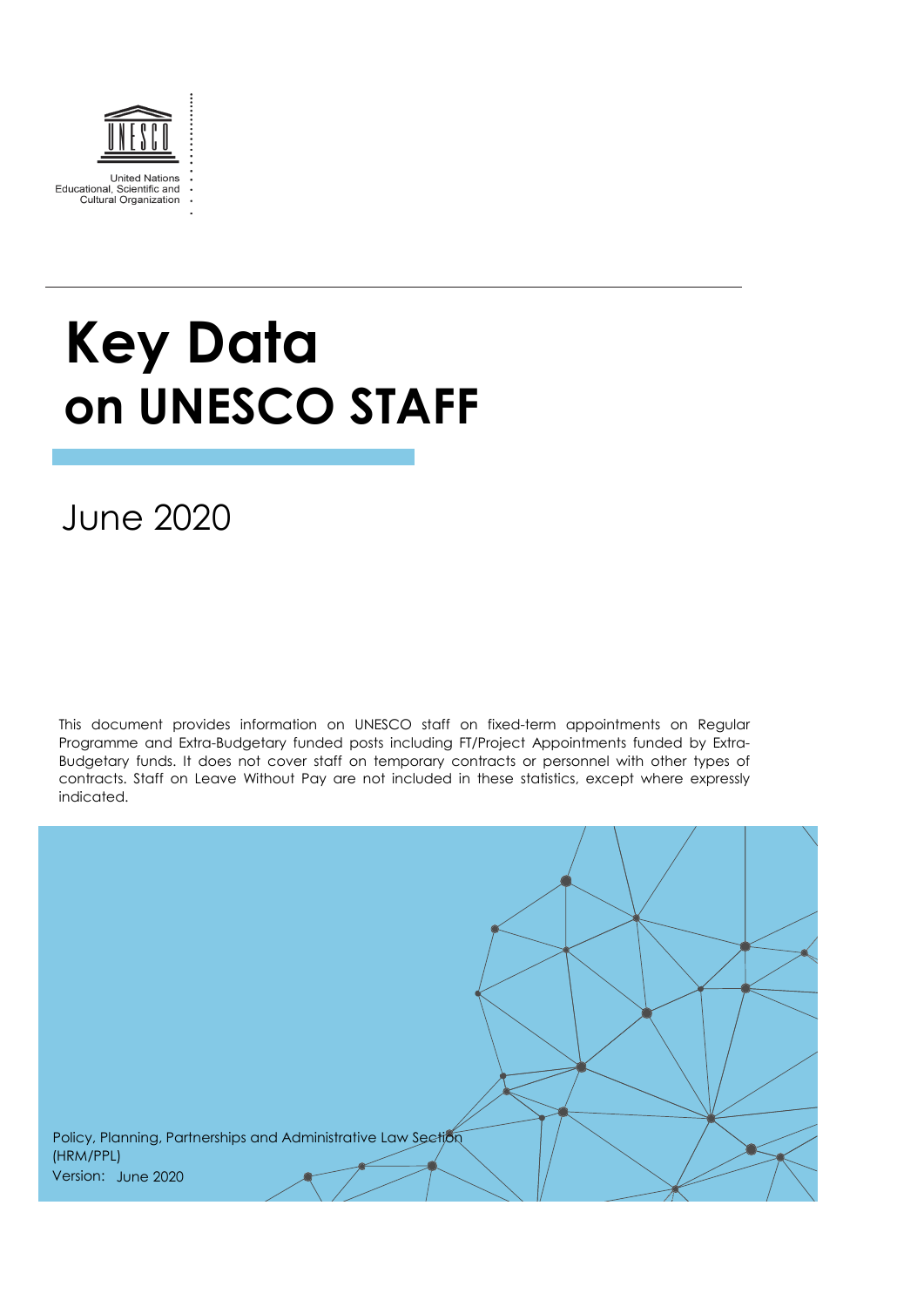#### **UNESCO STAFF KEY DATA (June 2020)**

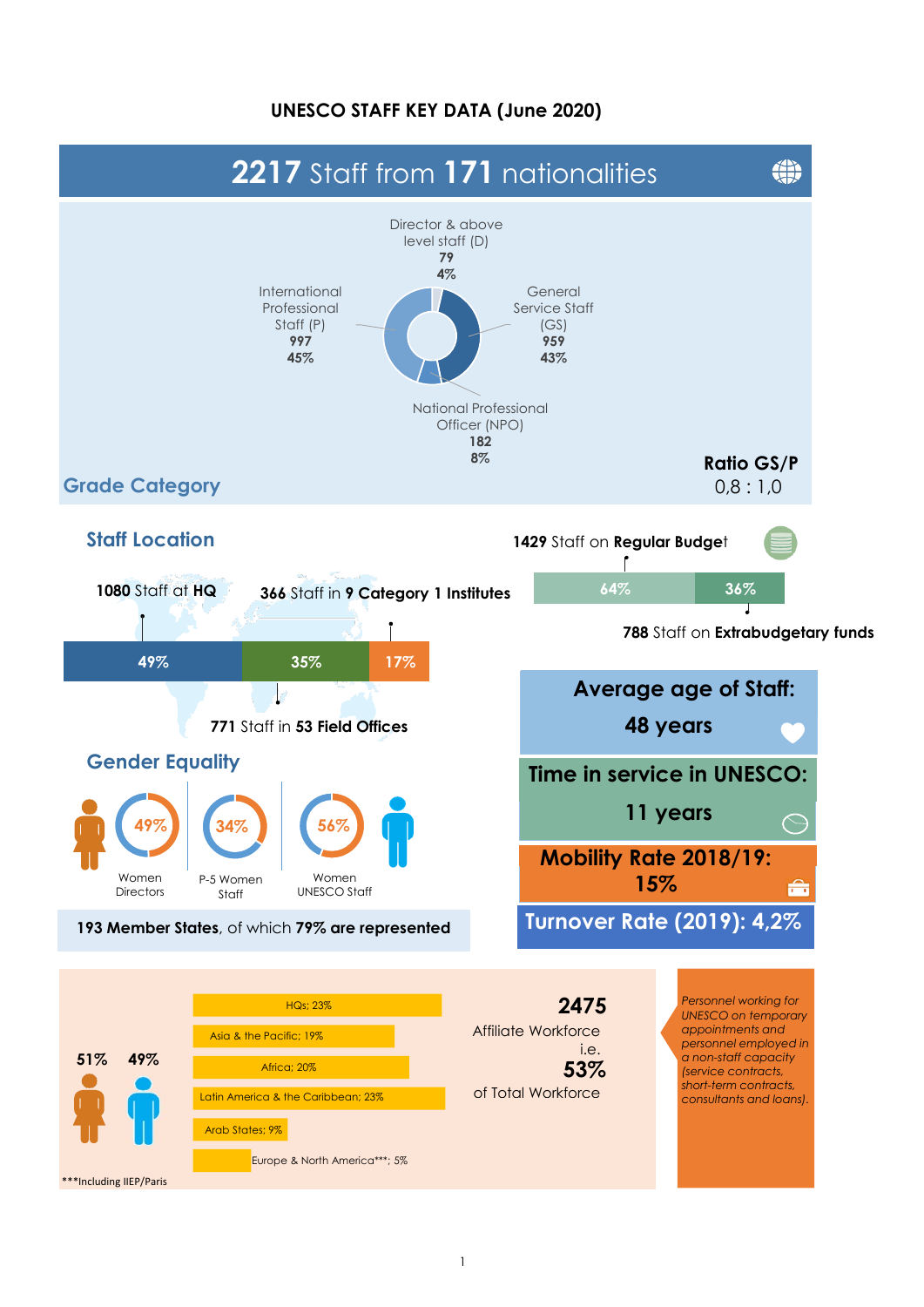# **TABLE OF CONTENTS**

| UNESCO STAFF KEY DATA                                    |    |
|----------------------------------------------------------|----|
| 1. UNESCO Workforce Overview (June 2020)                 | 3  |
| 2. Staff (RP/EXB) Evolution (January 2010 - June 2020)   | 4  |
| 3. Distribution by Funding Source (June 2020)            | 5  |
| 4. Distribution by Location and Category (June 2020)     | 6  |
| 5. Distribution by Grade (June 2020)                     | 7  |
| 6. Distribution by Programme Sector (June 2020)          | 8  |
| 7. Geographical Distribution (June 2020)                 | 9  |
| 8. Percentage of women staff in UNESCO (June 2020)       | 10 |
| 9. Age distribution by Grade (June 2020)                 | 11 |
| 10. Length of service distribution (June 2020)           | 11 |
| 11. Geographical Mobility (RP/EXB)                       | 12 |
| 12. Anticipated retirements by end-2023                  | 13 |
| 13. Appointments / Transfers / Separations (2014 - 2020) | 13 |
| 14. HR Partnerships (June 2020)                          | 14 |
| 15. Distribution of C/5 Posts                            | 15 |
|                                                          |    |

NB: Owing to the rounding off of figures, the totals and sub-totals shown in the tables do not always correspond exactly to the sums of their component items.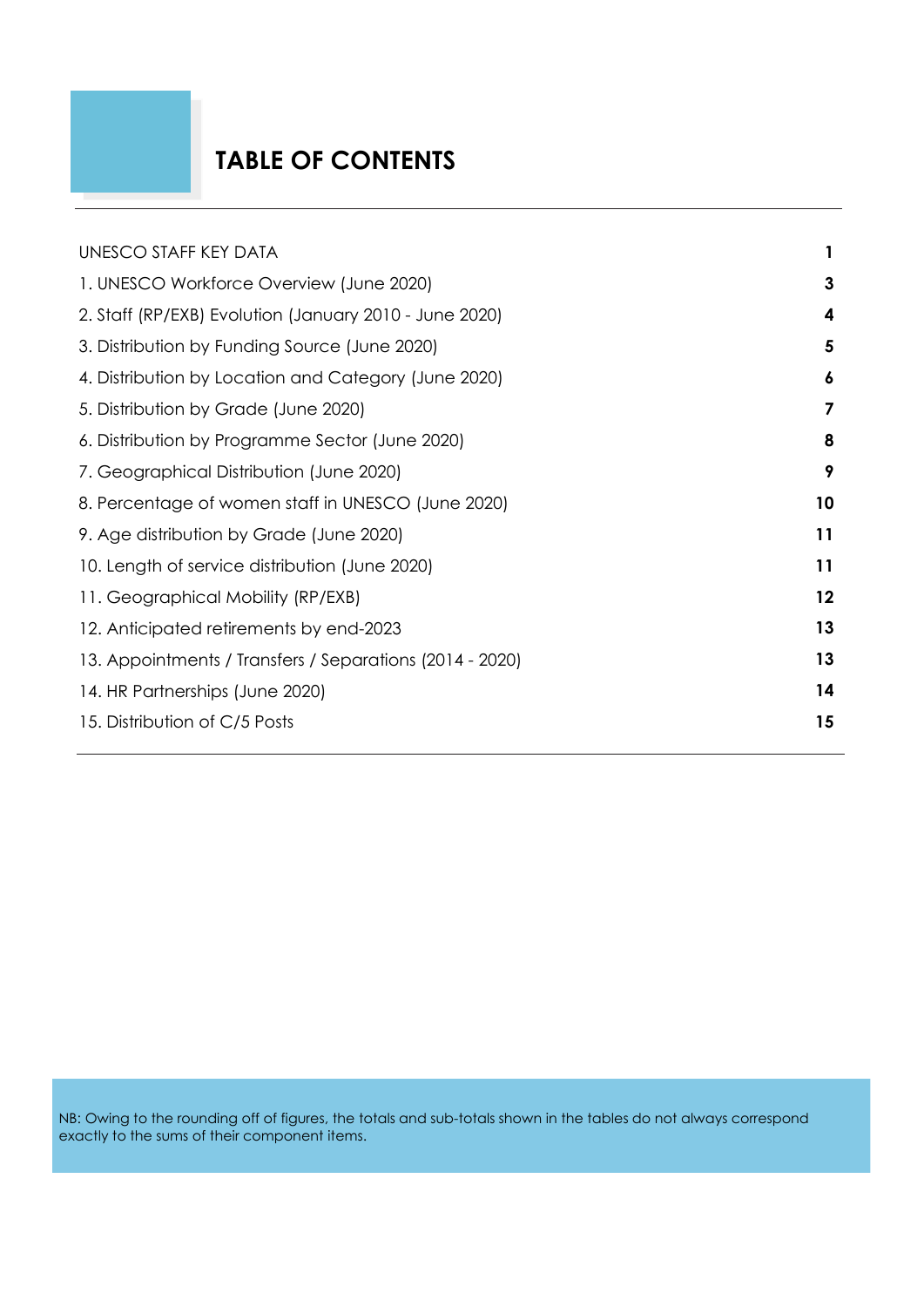### **UNESCO Workforce Overview (June 2020)**

#### **1. UNESCO Staff\***



UNESCO staff on fixed-term appointments including FT/Project Appointments. Staff on Leave Without Pay are not included in these statistics.

**2. Affiliate Workforce\*\***

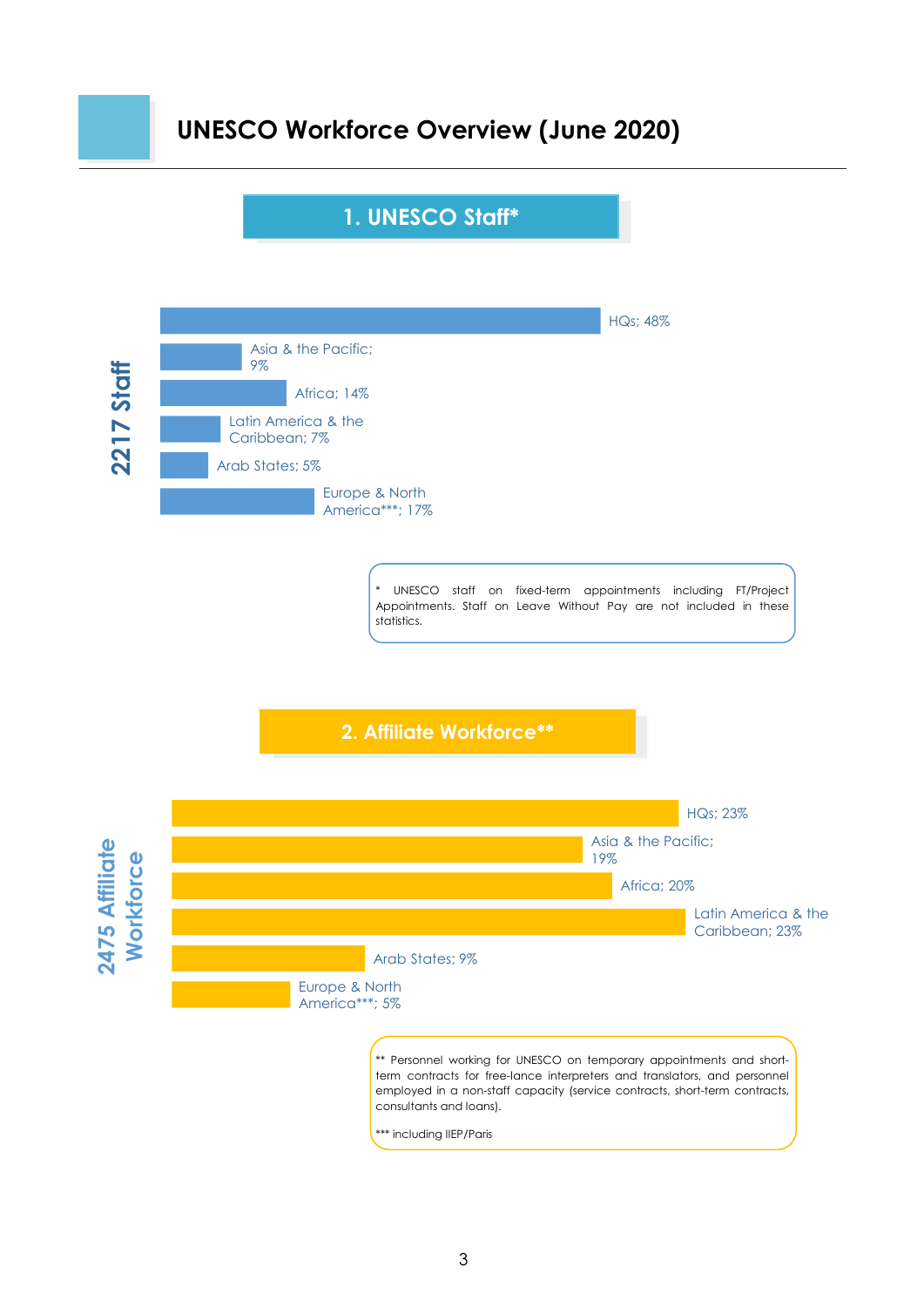## **UNESCO Staff (RP/EXB) Evolution January 2010 - June 2020**

|                     | Fixed-term<br>Project Appointment | 1237 | 1216           | 1047<br>82 | Jan, 2010 Jan, 2012 Jan, 2014 Jan, 2016 Jan, 2018 June 2020<br>914<br>104 | 925<br>110 | 944<br>136 | <b>Difference</b><br>Jan. 2010 -<br><b>June 2020</b><br>$-293$ $(-24%)$ |
|---------------------|-----------------------------------|------|----------------|------------|---------------------------------------------------------------------------|------------|------------|-------------------------------------------------------------------------|
| <b>Headquarters</b> | <b>ALD</b>                        | 90   | 98             |            |                                                                           |            |            |                                                                         |
|                     | Total                             | 1327 | 1314           | 1129       | 1018                                                                      | 1035       | 1080       | $-247$ ( $-19\%$ )                                                      |
| <b>Field</b>        | Fixed-term                        | 639  | 629            | 564        | 566                                                                       | 619        | 624        | $-15$ ( $-2\%$ )                                                        |
|                     | Project Appointment               |      | $\overline{a}$ | 62         | 83                                                                        | 108        | 147        |                                                                         |
|                     | ALD                               | 62   | 74             |            |                                                                           |            |            |                                                                         |
|                     | Total                             | 701  | 703            | 626        | 649                                                                       | 727        | 771        | +70 (10%)                                                               |
|                     | Fixed-term                        | 257  | 268            | 240        | 227                                                                       | 180        | 190        | -67 (-26%)                                                              |
| Category 1          | Project Appointment               |      |                | 94         | 170                                                                       | 178        | 176        |                                                                         |
| Institutes*         | <b>ALD</b>                        | 28   | 38             |            |                                                                           |            |            |                                                                         |
|                     | Total                             | 285  | 306            | 334        | 397                                                                       | 358        | 366        | +81 (28%)                                                               |
|                     | Fixed-term                        | 2133 | 2113           | 1851       | 1707                                                                      | 1724       | 1758       | $-375$ ( $-18\%$ )                                                      |
| <b>UNESCO Staff</b> | Project Appointment               |      |                | 238        | 357                                                                       | 396        | 459        |                                                                         |
|                     | <b>ALD</b>                        | 180  | 210            |            |                                                                           |            |            |                                                                         |
|                     | Total                             | 2313 | 2323           | 2089       | 2064                                                                      | 2120       | 2217       | $-96(-4%)$                                                              |
|                     |                                   |      |                |            |                                                                           |            |            |                                                                         |

\*Category 1 Institutes and Centres: UIS, IBE, IIEP, UIL, IITE, IICBA, IESALC, MGIEP, ICTP

From January 2010 to June 2020, the number of staff at Headquarters has decreased by 19% while **Field staff has increased by 10%**. Staff in Category 1 Institutes have increased by 28%. Overall, between 2010 and 2020, the number of staff has slightly decreased (by 4%).

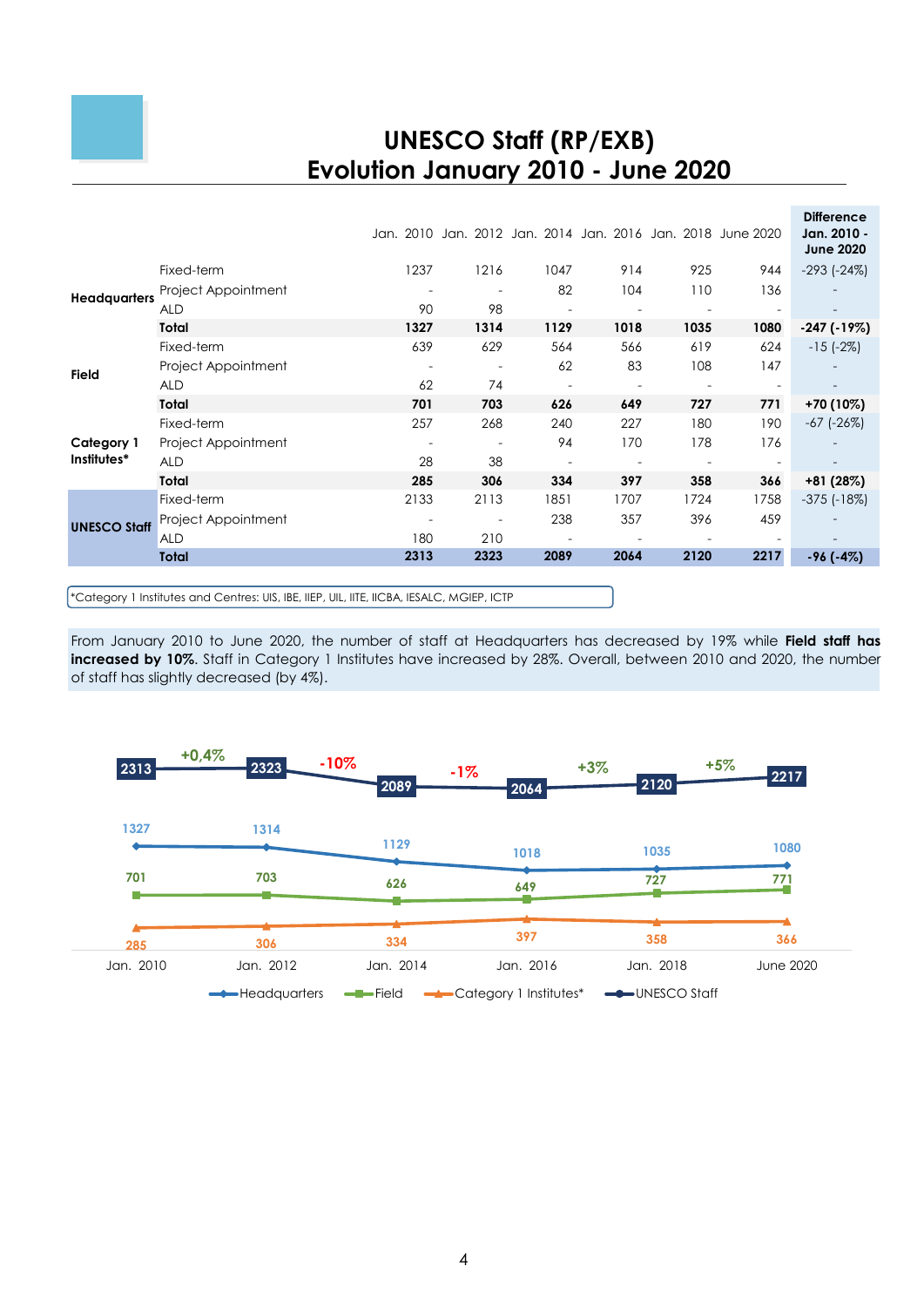

#### **1. Distribution by Category, Location and Funding Source**

|                           | Staff on Regular Budget |                          |                          |     |       |                          |      | Staff on Extrabudgetary funds |                          |     |       |      |              | % by Location |
|---------------------------|-------------------------|--------------------------|--------------------------|-----|-------|--------------------------|------|-------------------------------|--------------------------|-----|-------|------|--------------|---------------|
|                           | Dir.                    | P                        | NO                       | GS  | Total | $\%$                     | Dir. | P                             | <b>NO</b>                | GS  | Total | $\%$ | <b>TOTAL</b> |               |
| <b>Headquarters</b>       | 34                      | 433                      | $\overline{\phantom{a}}$ | 363 | 830   | 77%                      |      | 54                            | $\overline{\phantom{a}}$ | 95  | 250   | 23%  | 1080         | 49%           |
| Field                     | 33                      | 181                      | 104                      | 281 | 599   | 78%                      |      | 68                            | 59                       | 44  | 72    | 22%  | 771          | 35%           |
| Institutes*<br>Category 1 | -                       | $\overline{\phantom{a}}$ | $\overline{\phantom{a}}$ | -   | ۰.    | $\overline{\phantom{a}}$ | 10   | 161                           | 19                       | .76 | 366   | 100% | 366          | 16%           |
| <b>Total</b>              | 67                      | 614                      | 104                      | 644 | 1429  | 64%                      | 12   | 383                           | 78                       | 315 | 788   | 36%  | 2217         | 100%          |
|                           |                         |                          |                          |     |       |                          |      |                               |                          |     |       |      |              |               |

\*Category 1 Institutes and Centres: UIS, IBE, IIEP, UIL, IITE, IICBA, IESALC, MGIEP, ICTP

As at June 2020, **64% of UNESCO staff are on Regular programme funds**. 36% are on posts funded by extrabudgetary sources.



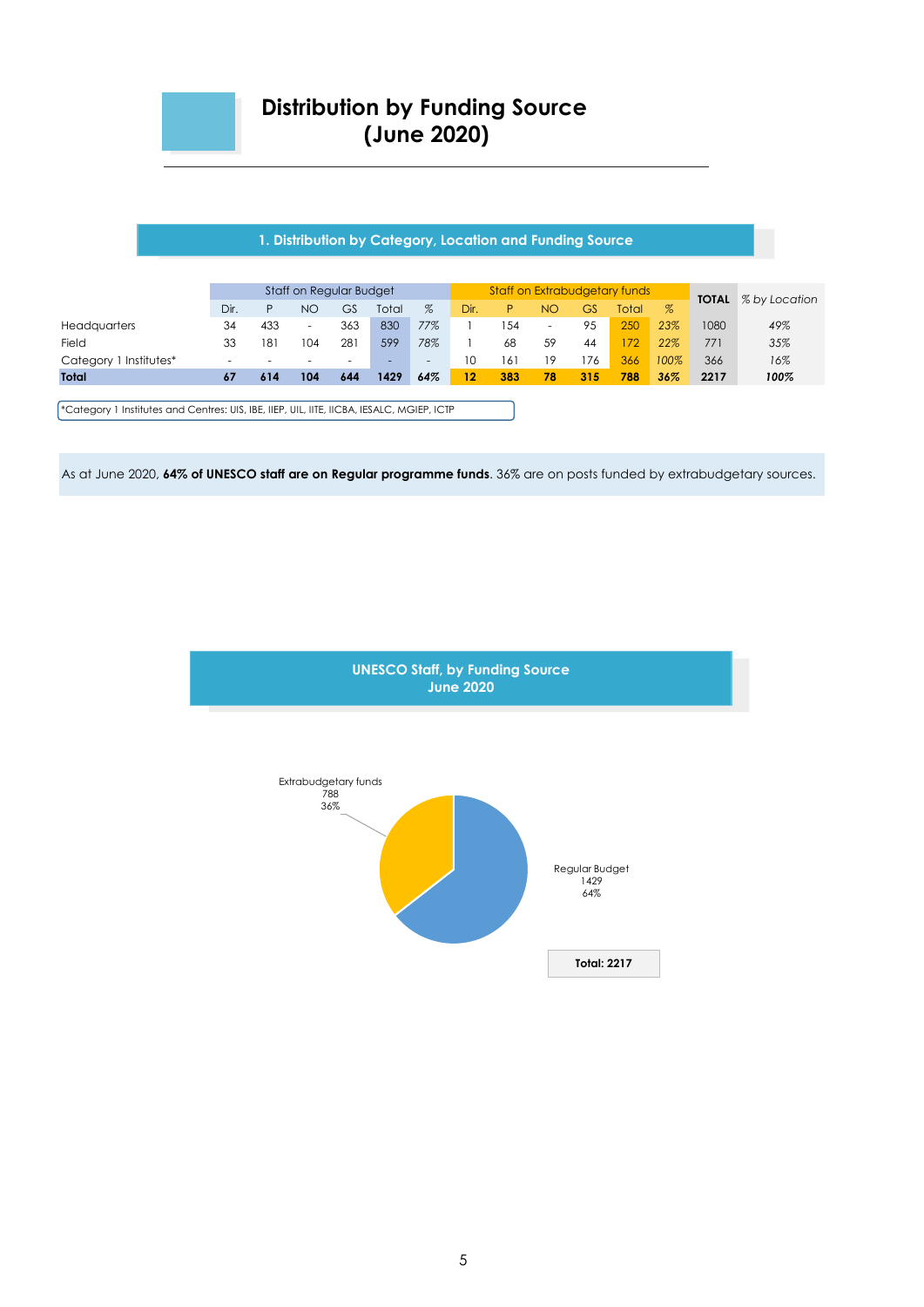

As at June 2020, UNESCO employs 2217 staff on fixed-term and FT/Project Appointments. 51% of the staff work in the Field and Category 1 Institutes. Professional and above staff (D/P/NO) represent 57% of staff, while GS staff represent 43%. **The overall ratio GS/P for all UNESCO staff is 0,8.**





Staff in Field Offices, by Region Staff in Cat. 1 Institutes, by Region





Since 2010, Director, Professional and General Service staff decreased by 27%, 1% and 12%, respectively. NO Staff numbers increased by 78%.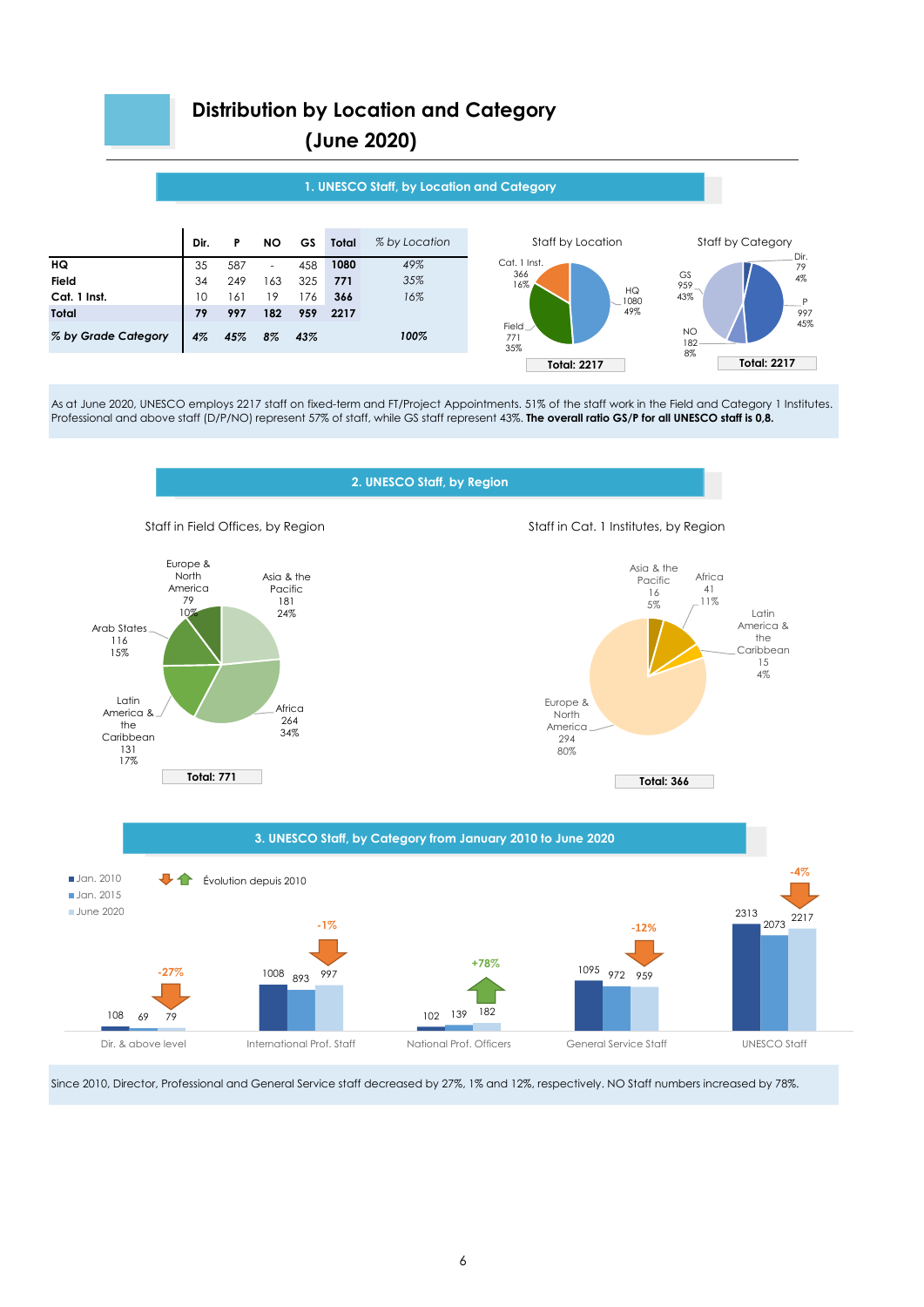

#### **Distribution by Grade (June 2020)**

|                          | <b>HQ</b> | $\%$                     | <b>Field</b> | $\%$ | Cat. 1 Inst. | $\%$ | <b>Total</b> | % by Grade |
|--------------------------|-----------|--------------------------|--------------|------|--------------|------|--------------|------------|
| DDG/ADG                  | 8         | 89%                      |              | Ξ.   |              | 11%  | 9            | $1\%$      |
| $D-2$                    | 8         | 42%                      | 7            | 37%  | 4            | 21%  | 19           | $1\%$      |
| $D-1$                    | 19        | 37%                      | 27           | 53%  | 5            | 10%  | 51           | 2%         |
| Total Dir. & above level | 35        | 44%                      | 34           | 43%  | 10           | 13%  | 79           | 4%         |
| $P-5$                    | 77        | 60%                      | 39           | 31%  | 12           | 9%   | 128          | 6%         |
| $P-4$                    | 148       | 58%                      | 74           | 29%  | 34           | 13%  | 256          | 11,5%      |
| $P-3$                    | 188       | 55%                      | 95           | 28%  | 61           | 18%  | 344          | 15.5%      |
| $P-1/P-2$                | 174       | 65%                      | 41           | 15%  | 54           | 20%  | 269          | 12%        |
| <b>Total P Staff</b>     | 587       | 59%                      | 249          | 25%  | 161          | 16%  | 997          | 45%        |
| <b>Total NO Staff</b>    | ٠         | $\overline{\phantom{a}}$ | 163          | 90%  | 19           | 10%  | 182          | 8%         |
| <b>Total GS Staff</b>    | 458       | 48%                      | 325          | 34%  | 176          | 18%  | 959          | 43%        |
| <b>UNESCO Staff</b>      | 1080      | 49%                      | 771          | 35%  | 366          | 16%  | 2217         | 100%       |





**Grade Pyramid of P/D Staff Grade Pyramid of NO Staff Grade Pyramid of GS Staff**



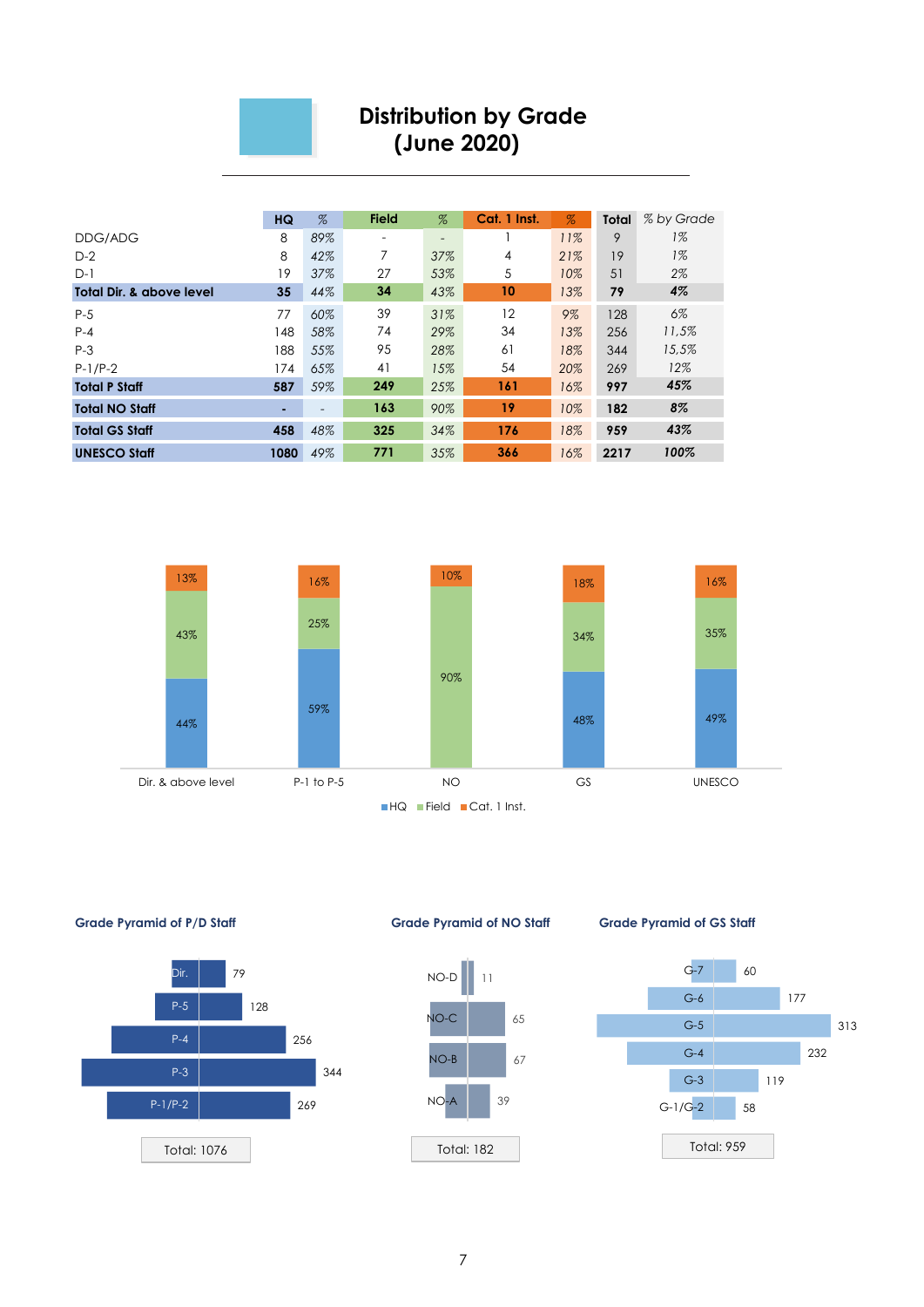

#### **Distribution by Programme Sector (June 2020)**



As at June 2020, **the Education Sector has the largest number of staff (40%) in Programme Sectors**, followed by the Natural Sciences Sector (25%) and Culture (16%).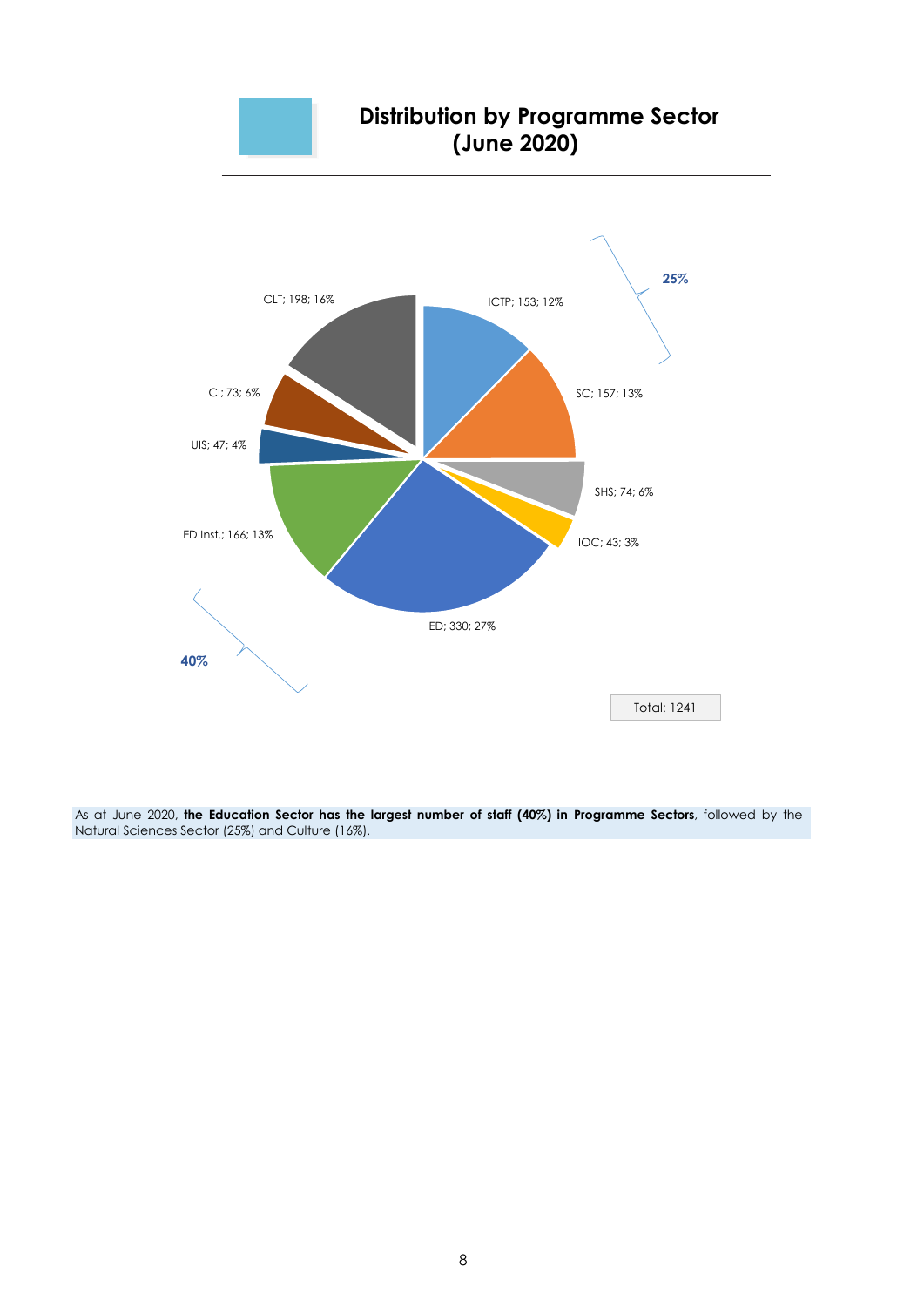

#### **Geographical Distribution (June 2020)**

**(as per formula approved by the General Conference - staff on geographical posts, ONLY)**







#### **4. Evolution of the Status of Member States' representation from January 2010 to June 2020**

| Status of representation   | Jan.<br>2010 | Jan. | Jan. | Jan.<br>201 | Jan.<br>20. | Jan.<br>2015 | Jan.<br>2016 | Jan.<br>2017 | Jan.<br>2018 | Jan. | June<br>2020 | Evolution since 2010 |
|----------------------------|--------------|------|------|-------------|-------------|--------------|--------------|--------------|--------------|------|--------------|----------------------|
| Over-represented           | 27           | 26   | 26   | 27          | 20          | 18           |              | 8            | 20           | 21   | 22           | $-5$ ( $-19\%$ )     |
| Normally represented       | 79           | 78   | 80   | 70          | 73          | 70           | 64           | 72           | 72           | 68   | 71           | $-8$ ( $-10\%$ )     |
| Under-represented          | 49           | 51   | 55   | 61          | 62          | 65           | 72           | 70           | 6.5          | 60   | 59           | $+10$ (+20%)         |
| Represended                | 155          | 155  | 161  | .58         | 155         | 153          | 153          | 160          | 157          | 149  | 1.52         | $-3$ $(-2\%)$        |
| Non-Represented            | 38           | 38   | 34   | 37          | 40          | 42           | 42           | 35           | 38           | 44   | 41           | $+3$ ( $+8\%$ )      |
| <b>Total Member States</b> | 193          | 193  | 195  | 195         | 195         | 195          | 19.5         | 195          | 195          | 193  | 193          | -                    |

A geographically diverse workforce is essential to ensure Programme delivery. The number of Member States has increased from 193 to 195 from 2011 to 2018. Since January 2019, UNESCO counts 193 Member States following the withdrawal of the United States of America and Israel. As at June 2020, **152 Member States are represented within the Secretariat.**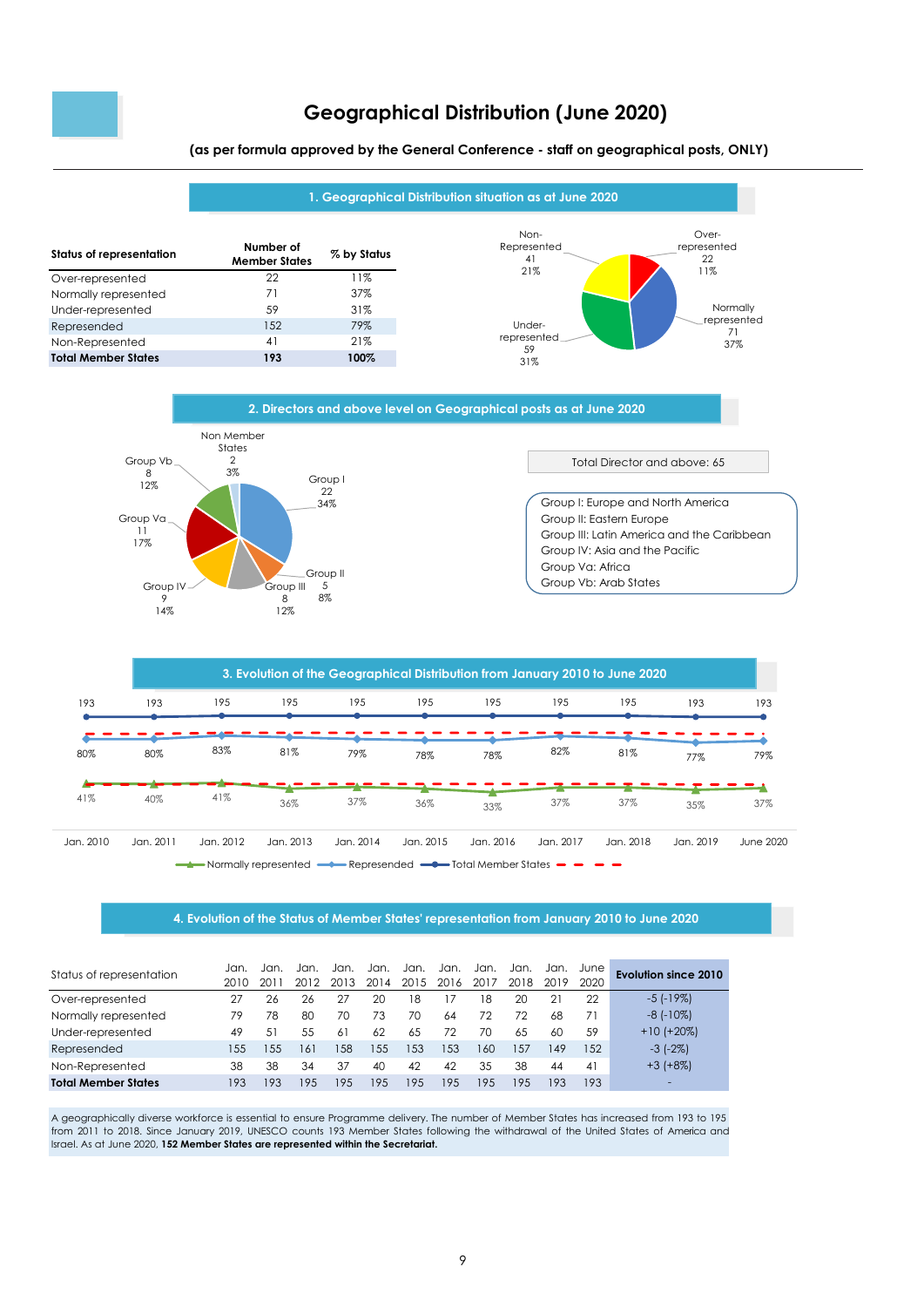#### **Percentage of women staff in UNESCO (June 2020)**



**2. Percentage of Women Staff at International Professional level**

34% 50% 53% 63% 53% P-5 P-4 P-3 P-1/P-2 P-1 to P-5 Staff **Gender Parity**

Among International Professional staff, women are a majority at the junior levels (P-1 to P-3). Parity is achieved at P-4, while the percentage of women is lower at P-5 (34%).



Since January 2010, significant progress was made in the representation of women at senior management level, with an increase from 24% in 2010 to 49% in June 2020. The number of P-5 women staff decreased to 30% in January 2019. In June 2020, the percentage of P-5 Women staff increased to 34%.



The number of Women Directors in the Field and Category 1 Institutes steadily increased since 2010 to reach 59% in June 2020.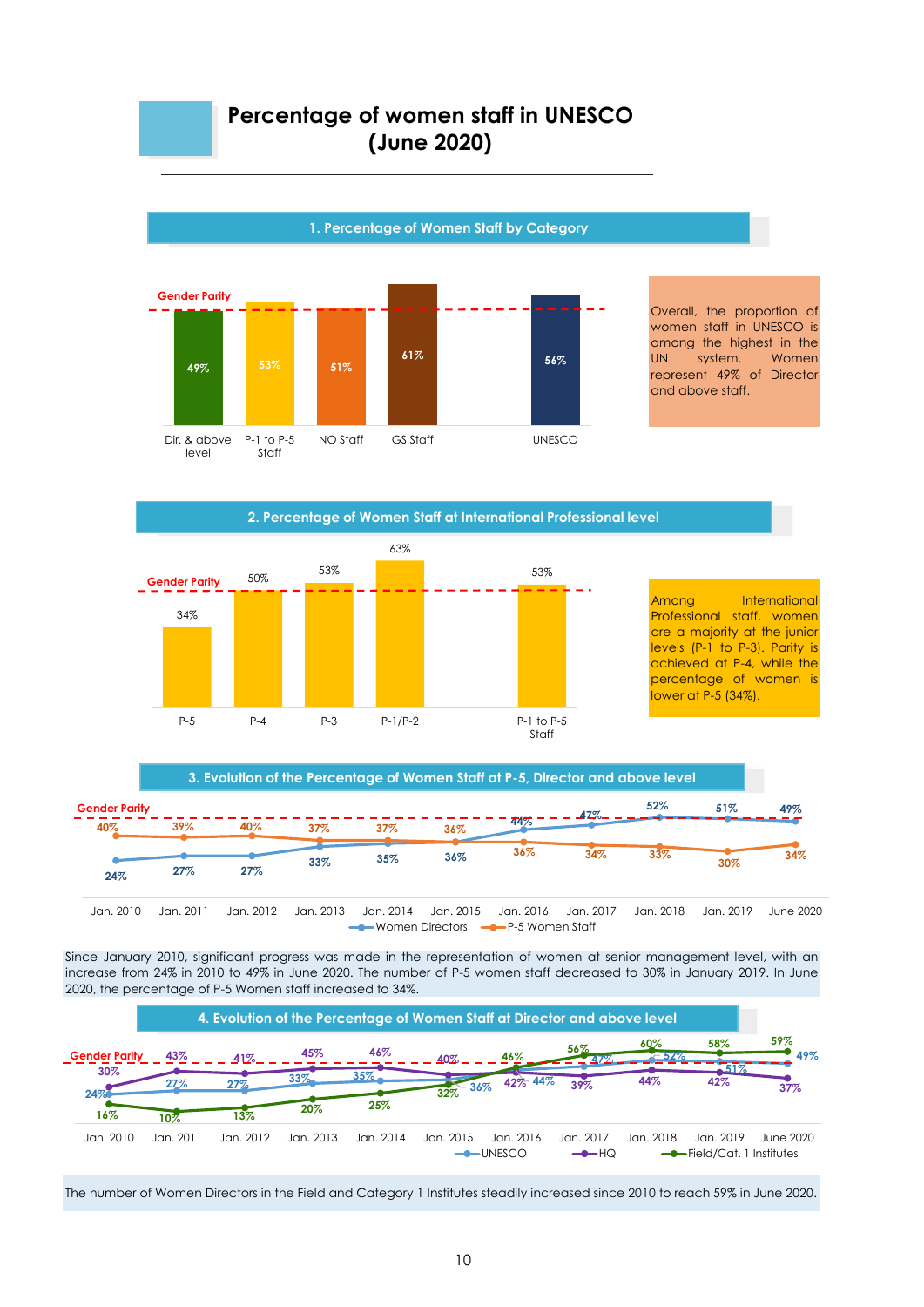

UNESCO staff is on **average 48 years old.**

**Length of service distribution (June 2020)**



P-5 staff are the most experienced with 15 years in UNESCO. General Service staff have the longest average years of experience on the same post (8), while Director staff have the shortest (3). Professional staff (P) have, on average, been 4 years on the same post. On average, UNESCO staff count about 11 years of service in the Organization and have been on the same post for 6 years.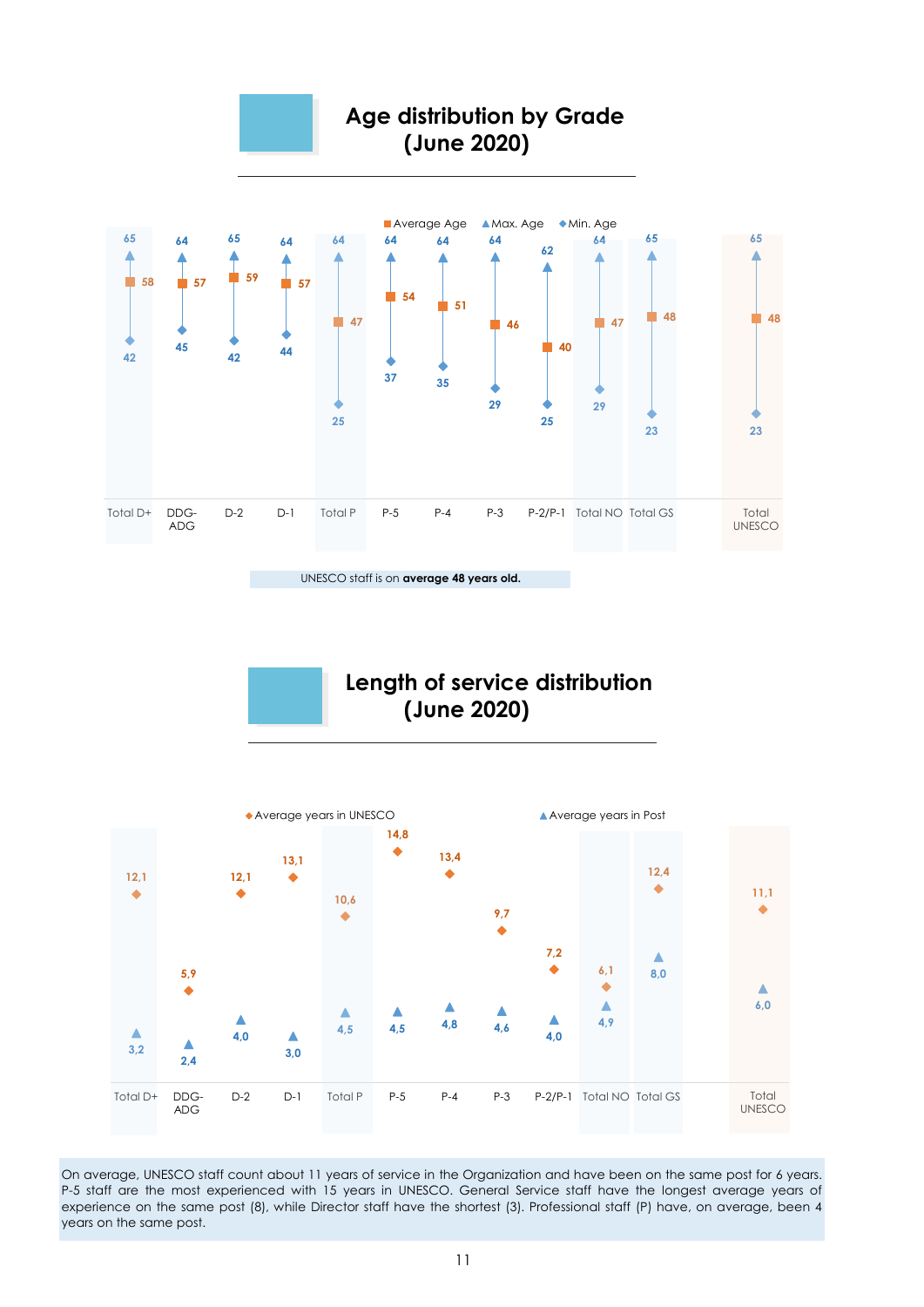# **Geographical Mobility (RP/EXB) International Professional staff on a fixed-term contract**

#### **1. Geographical Mobility - January 2018 to December 2019**



**Number of Geographical movements of P/D Staff**

Field also includes Category 1 Institutes.

Mobility Rate: number of movements between duty stations as percentage of the average number of staff.





A total of 109 International Professional Staff and Directors moved between duty stations in 2018/19 (22 from Headquarters to Field, 57 field to field, and 30 from the field to Headquarters), corresponding to a **mobility rate of 15%**.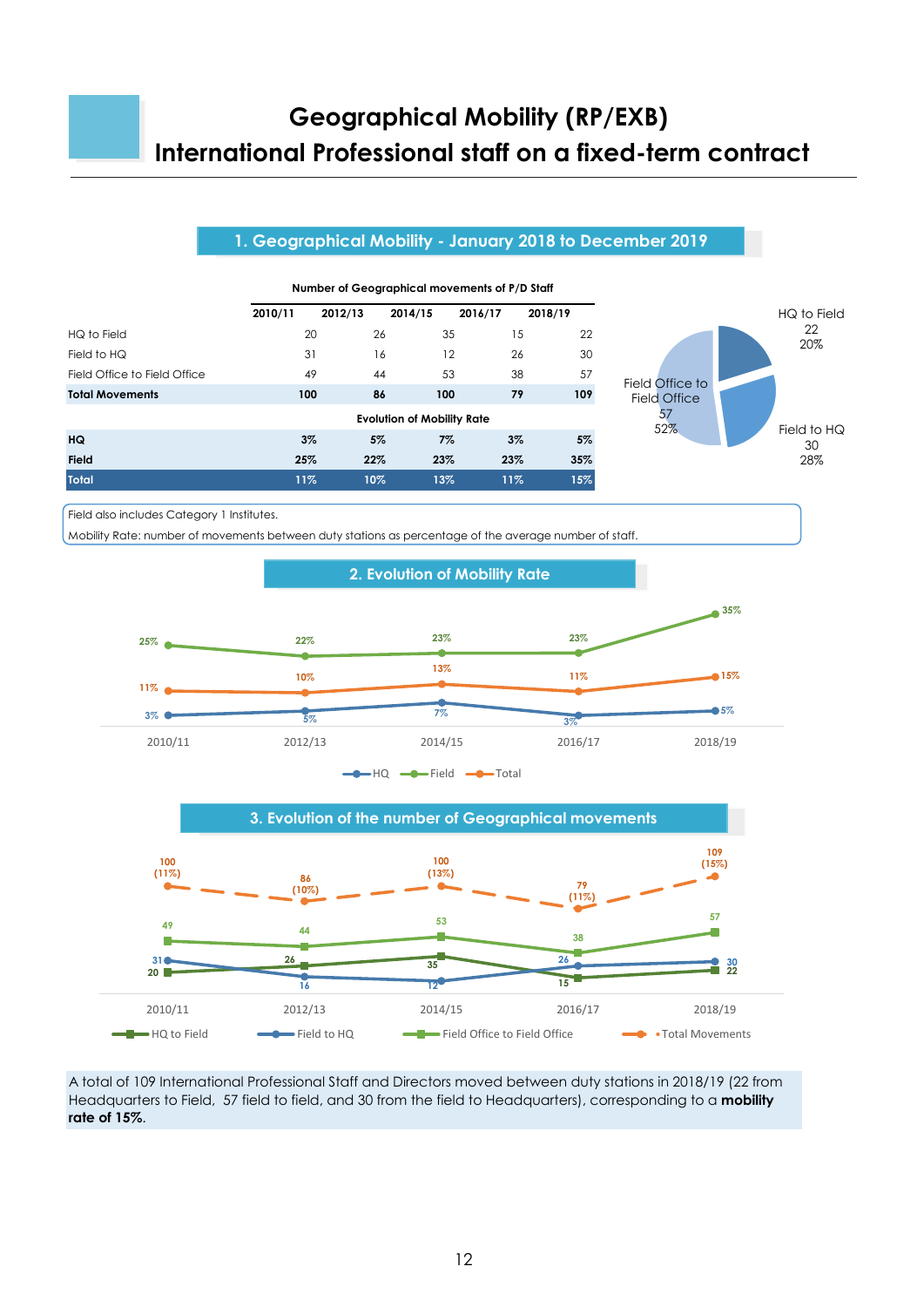

#### **Staff on Fixed-term contract (D/P)**

|                    |                                 |      |      | <b>Retirements 2020-2021</b>     |                               | <b>Retirements 2022-2023</b> |      |                                  |                               |  |  |
|--------------------|---------------------------------|------|------|----------------------------------|-------------------------------|------------------------------|------|----------------------------------|-------------------------------|--|--|
|                    | Staff as at<br><b>June 2020</b> | 2020 | 2021 | <b>Total</b><br>$2020 -$<br>2021 | % of Retirements<br>2020-2021 | 2022                         | 2023 | <b>Total</b><br>$2022 -$<br>2023 | % of Retirements<br>2022-2023 |  |  |
| Dir. & above level | 78                              | 3    |      | 10                               | 13%                           | $\circ$                      |      | 14                               | 18%                           |  |  |
| P-1 to P-5 Staff   | 710                             |      |      | 12                               | 2%                            | 18                           | 18   | 36                               | 5%                            |  |  |
| NO Staff           | 107                             | 0    | 2    | $\overline{2}$                   | 2%                            | $\overline{2}$               | 3    | 5                                | 5%                            |  |  |
| GS Staff           | 842                             |      | 8    | $\circ$                          | $1\%$                         | 12                           | 22   | 34                               | 4%                            |  |  |
| <b>UNESCO</b>      | 1737                            | 5    | 28   | 33                               | 2%                            | 41                           | 48   | 89                               | 5%                            |  |  |

**2% of the staff will retire over the next 2 years (until 2021), a total of 33 staff.** The highest retirement rate is among Director staff (13%).

#### **Appointments / Transfers / Separations (2014 - 2020) Staff on Fixed-term contract (D/P)**

|                                     | <b>Movements</b> |      |      |      |      |      |                                  |  |  |  |
|-------------------------------------|------------------|------|------|------|------|------|----------------------------------|--|--|--|
|                                     | 2014             | 2015 | 2016 | 2017 | 2018 | 2019 | 1 Jan. to 30<br><b>June 2020</b> |  |  |  |
| <b>External Appointments</b>        | 11               | 26   | 42   | 41   | 36   | 42   | 18                               |  |  |  |
| <b>Internal Movements</b>           | 61               | 62   | 86   | 30   | 72   | 89   | 39                               |  |  |  |
| Appointments with promotion         | 22               | 35   | 34   | 18   | 23   | 13   | 14                               |  |  |  |
| Transfers at equal grade            | 39               | 27   | 52   | 12   | 49   | 76   | 25                               |  |  |  |
| <b>Total</b>                        | 72               | 88   | 128  | 71   | 108  | 131  | 57                               |  |  |  |
| % External Appointments             | 15%              | 30%  | 33%  | 58%  | 33%  | 32%  | 32%                              |  |  |  |
| % Internal Movements                | 85%              | 70%  | 67%  | 42%  | 67%  | 68%  | 68%                              |  |  |  |
| <b>Separations</b>                  | 72               | 69   | 35   | 41   | 29   | 32   | 24                               |  |  |  |
| Renewal rate*                       | 15%              | 38%  | 120% | 100% | 124% | 131% | 75%                              |  |  |  |
| <b>Turnover Rate**</b>              | 9,3%             | 9,2% | 4,7% | 5,5% | 3,8% | 4,2% | 3.1%                             |  |  |  |
| <b>Turnover Rate (Retirement)**</b> | 4,5%             | 4,0% | 2,0% | 2.5% | 1,7% | 0.5% | 0.3%                             |  |  |  |

(\*) Number of external appointments in one year divided by the number of separations during the same period x 100

(\*\*) Number of separations in one year divided by the average number of active staff during the same period x 100

In 2020, the number of internal movements (68%) is higher than external appointments (32%) at International Professional and **Director levels.** 

In 2014, the turnover rate was 9%, with a retirement rate of 5%. In 2018, the implementation of the Mandatory Age of Separation to 65 years old has resulted in a lower retirement rate (2%); and a lower turnover rate at 4%. Between 1 January and 30 June 2020, the turnover rate is 3%.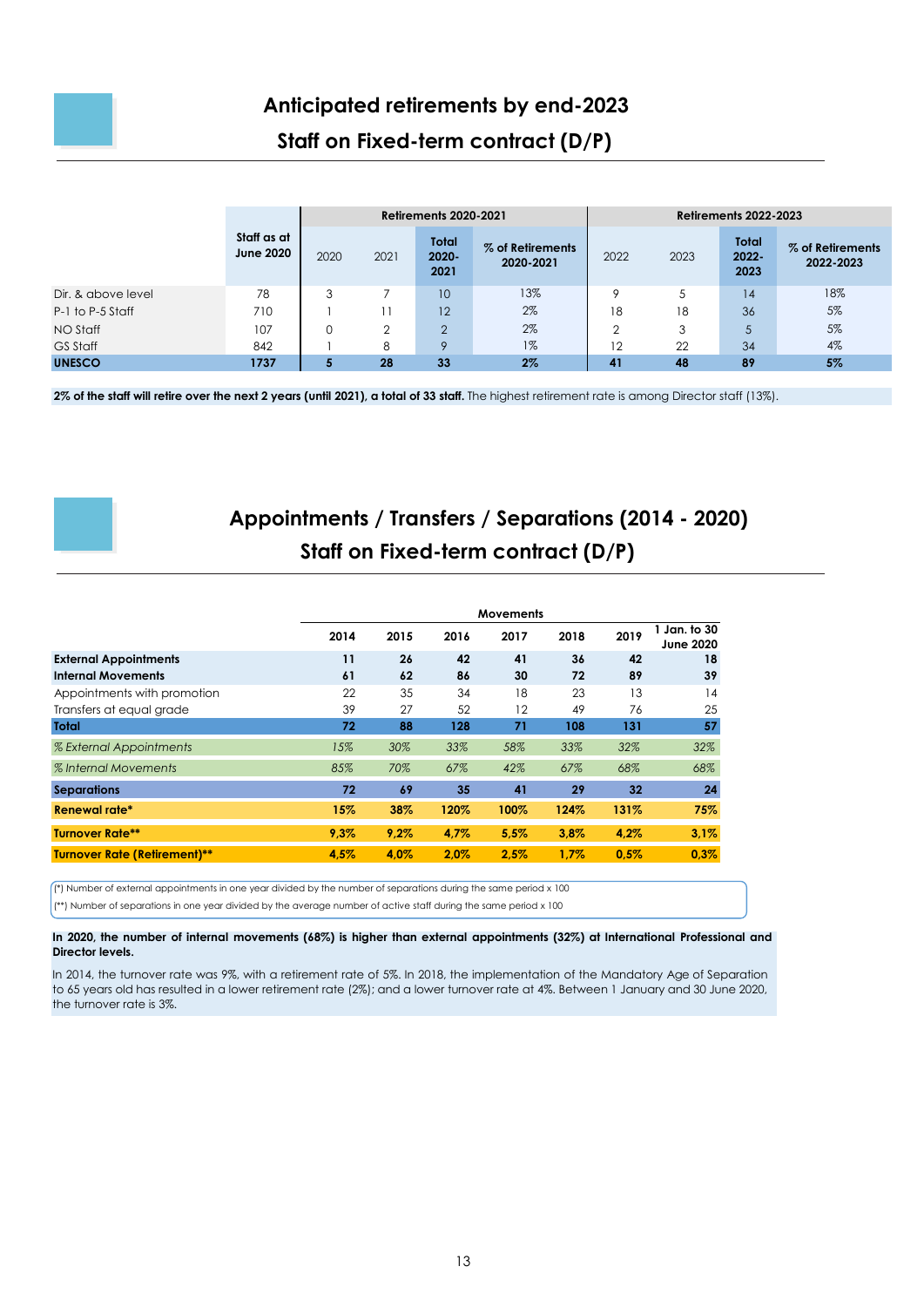



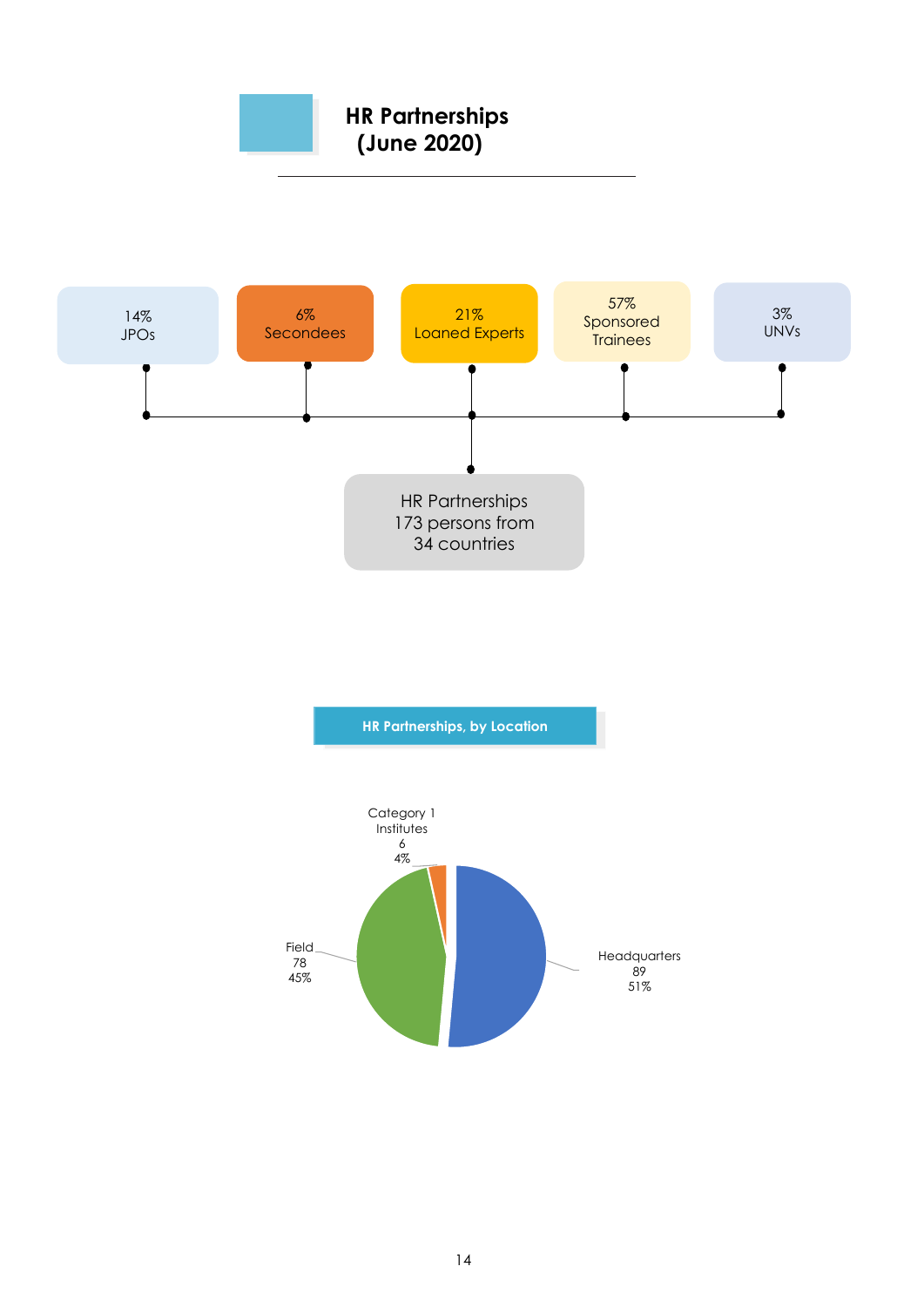

Out of the **1655 posts budgeted in the 40 C/5**, **39%** of the posts are in the **field** and 61% are at Headquarters.



From the 1655 posts, **53% are D/P/NO posts** and 47% are GS posts.

P-4 211 105,5 -105,5 -105,5 -105,5 -105,5 -105,5 -105,5 -105,5 -105,5 -105,5 -105,5 -105,5 -105,5 -105,5 -105, P-5 126 63 -63 Dir. 72 36 -36

This document provides information on established posts for the integrated budget based on the Appropriated regular programme budget of \$534.6 million.

**137**

**P-1/P-2**

**P-3**

**230**

**Total: 776**